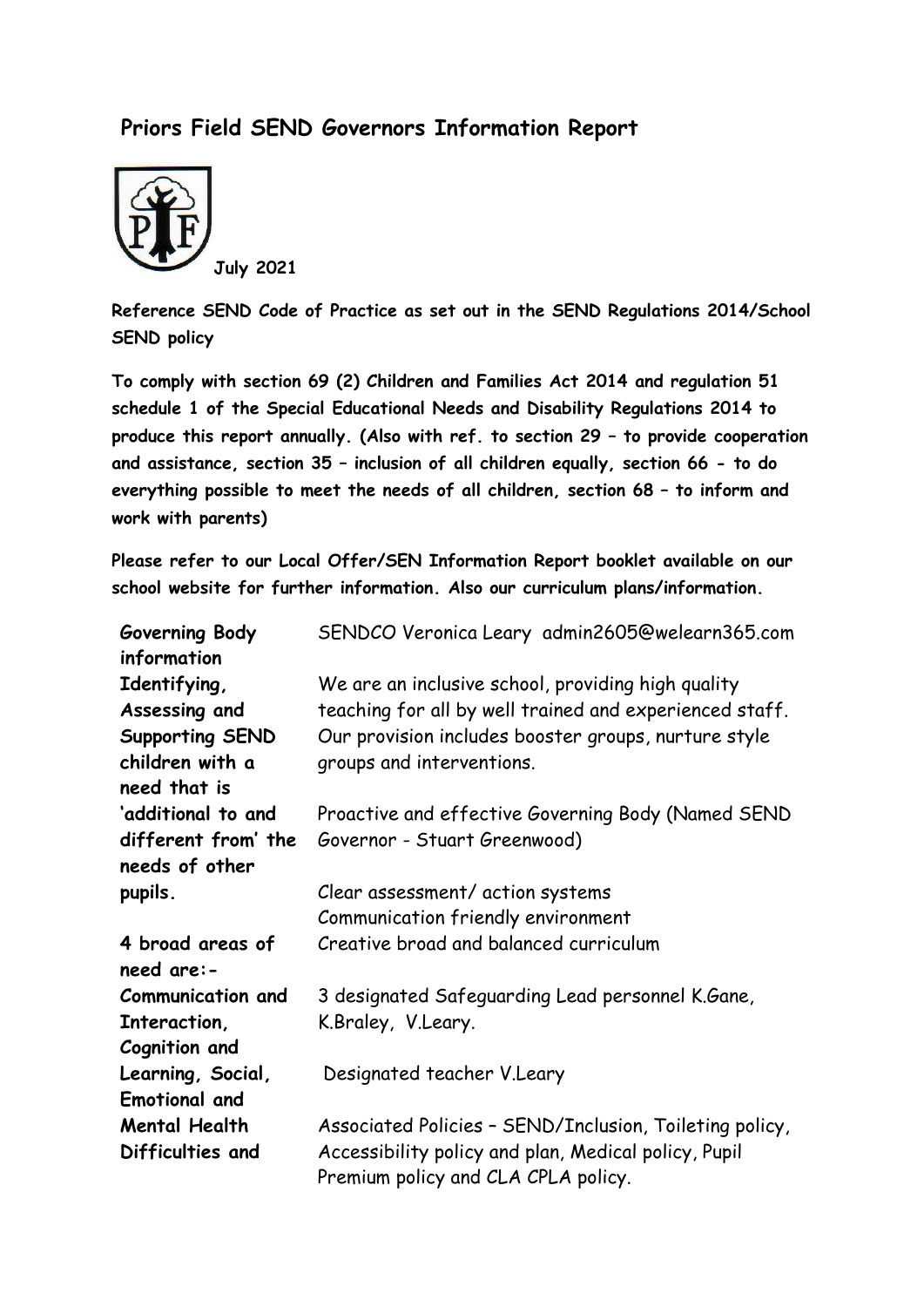**Sensory and Physical Needs.**

**(including children who are looked after and previously looked after by the local authority)**

**Arrangements for Admission – in line with Warwickshire County Council Policy**

**Assessing and reviewing progress towards outcomes (Reviewing effectiveness of provision)**

**Assess, plan, do and review cycle.**

**Working with parents and Young People**

We identify children's needs through regular monitoring/ assessment/ evaluation and action systems. We have high expectations, regular pupil tracking and review meetings, formal 'test' assessments, aspirational personal targets, end of Key Stage targets, home/school communication, annual reports and outside agency support.

Outside agencies involved –SEND Supported - advice as needed, Snowford Grange Counselling, Compass (previously School Health), Speech & Language, Educational Psychologist, CAMHS, Occupational therapist and appropriate volunteer/charity organisations.

Specified Individual support – when children have severe, complex and lifelong needs they may be supported by an EHC plan (Education, Health and Care Plan) which involves specialist support in school from a range of professionals. This is a legal Local Authority referral process.

Parent meetings – Autumn term/Spring term Termly ANP (Additional Needs Plan) meetings (with families) Child's view included. Personal targets shared through visual strategies and prompts. Reports annually Pupil/group/individual tracking systems Home/school communication books Pupil progress meetings half termy/individual trackers for provision and progress/ data tracked termly by SENDCo and Assessment leader. Open door policy for parents – staff available as appropriate, formal parent meetings, phone calls, emails and adult monitors (KS1)/teaching staff in playground (KS2) in the morning and informal chats. There is also a line of responsibility from talking to the class teacher, to Deputy and to Headteacher and a complaints procedure. (Covid-19 adaptations - direct email access/phone - 'keeping in touch') as required.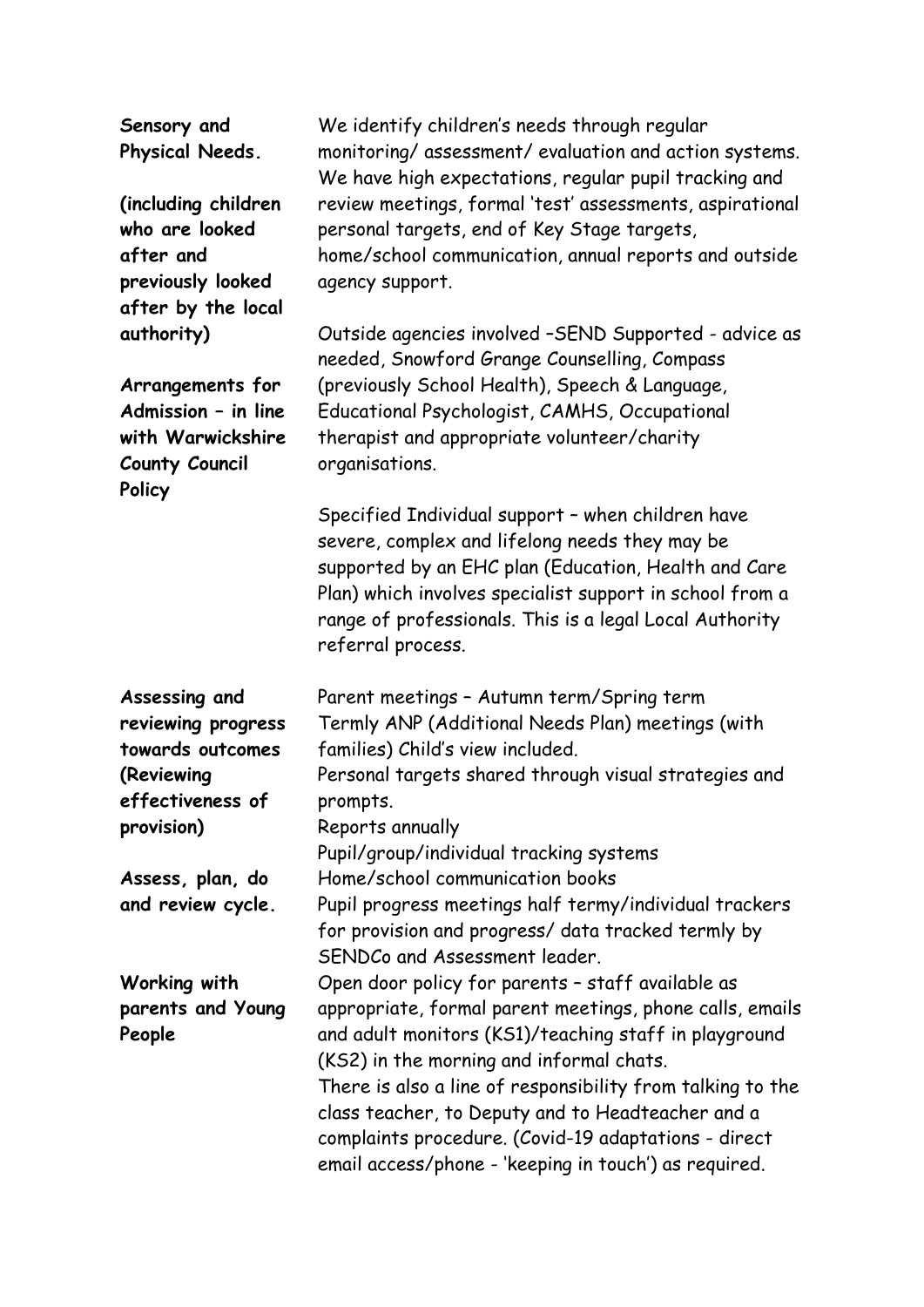|                       | SENDIAS (formerly Parent Partnership) is a SEND          |
|-----------------------|----------------------------------------------------------|
|                       | information, advice and support service for parents.     |
|                       | Opportunities for children -                             |
|                       | Proactive feedback/marking conversations in place,       |
|                       | regularly working with the school vision vocabulary      |
|                       | (word of the week),                                      |
|                       |                                                          |
|                       | Personal assessment strategies.                          |
|                       | PSHE (including updated Protective Behaviours/RSE)       |
|                       | and assembly themes - review and reflection time.        |
|                       | Trusted adults to talk with/hand of friends strategy.    |
|                       | Restorative justice approach to discuss behaviour        |
|                       | choices/impact, consequences and feelings.               |
| Support for           | Moving between phases/schools                            |
| transition times      | Induction programme for Reception children - before      |
|                       | (stay and play/treasure trail and picnic etc) and as     |
|                       | start school. (part time timetable initially - 2 weeks   |
|                       | approx) - with Covid-19 adaptations 2021.                |
|                       | Transitional meetings/shared information with next       |
|                       | school Y6/7 transition by staff and parents as           |
|                       | appropriate.                                             |
|                       | Extra induction visits to new settings/books/Tapestry    |
|                       | created to familiarise with the change as it approaches. |
|                       | 'Moving on' books created by children with adult         |
|                       | support if required for internal school changes or       |
|                       | moving classes annually.                                 |
|                       | 'Meet the new teacher' day for children and a parent     |
|                       | booklet. (Covid-19 adapted timetable for transition      |
|                       | plans)                                                   |
|                       | If your child moves to another school - we will contact  |
|                       | the new school SENDCo and communicate specific           |
|                       | arrangements/support already in place.                   |
| <b>Adaptations to</b> | Approach to teaching/adaptations                         |
| curriculum,           | all Inclusive                                            |
| teaching and          | Broad and balanced curriculum                            |
| learning              | Personalised learning plans/ANPs                         |
| environment           | Differentiated planning/ high quality teaching           |
| (Facilities)          | Communication friendly environment                       |
|                       | Specialist resources available                           |
| See Accessibility     | Interventions - sharply focused to need of               |
| <b>Plan/Policy</b>    | individual/group/timed based on information from pupil   |
|                       | progress meetings/tracking - Provision map reviewed      |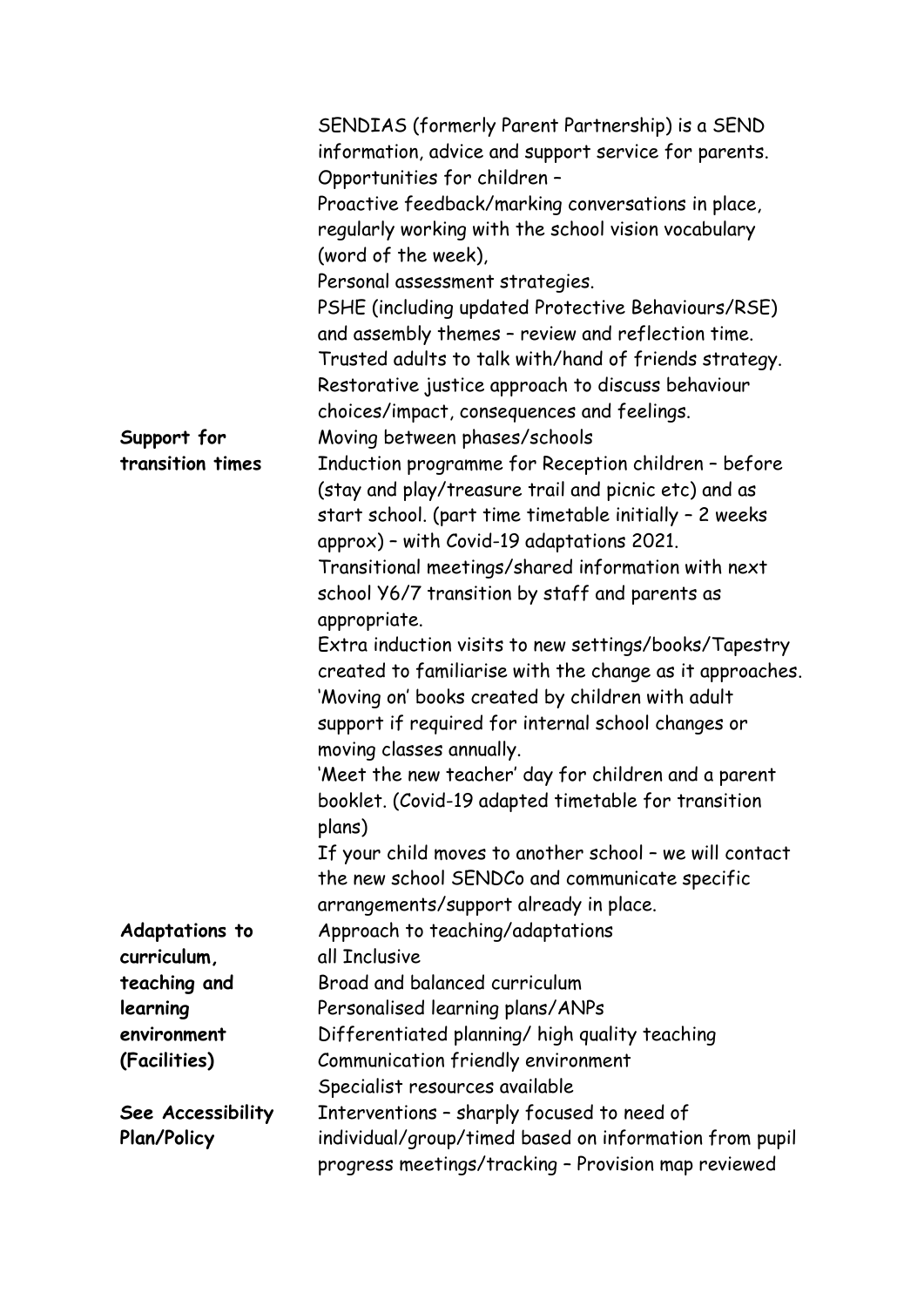|                       | half termly and RAG rated according to impact of<br>intervention. |
|-----------------------|-------------------------------------------------------------------|
|                       | Booster groups - i.e phonics, early maths skills                  |
|                       | 1:1 teaching as required by need                                  |
|                       |                                                                   |
|                       | Differentiated recording methods                                  |
| Securing expertise    | CPD adapted to needs- audit of staff skills and                   |
| among teachers and    | matched CPD i.e. Act for Autism, Sp and Lang,                     |
| others                | Attachment and sensory needs, emotion coaching,                   |
|                       | Circle of adults recently.                                        |
|                       | All staff training - inclusive for teachers/TAs                   |
|                       | SENDCo attends local authority training                           |
|                       | Kenilworth consortium meetings and intervention                   |
|                       | writing project May 2021- networking meetings/school              |
|                       | to school support                                                 |
|                       | Health and social care/LA services available to be                |
|                       | bought in - Educational Psychologist, Speech &                    |
|                       | Language, CAMHS, Occupational therapist and                       |
|                       | appropriate volunteer/charity organisations.                      |
| Evaluating the        | Regular Pupil Progress meetings                                   |
| effectiveness of      | Tracking data analysis/reports/recommendations                    |
| <b>SEND provision</b> | Provision map                                                     |
| (Equality of          | School Action Plan targets/RAG rated                              |
| opportunity)          | Gov/SENDCo meetings                                               |
|                       | Impact/action reports                                             |
|                       | Personal targets/progress analysis                                |
|                       |                                                                   |
|                       | External quality review days/triangulation days i.e.              |
|                       | (Ofsted Good October 2019) monitoring SEND                        |
|                       | provision.                                                        |
| Ensuring access to    | Please refer to Priors Field Accessibility Policy/Plan            |
| educational           | 2021-22                                                           |
| facilities/extra      | TAs run lunchtime clubs (Covid regulations permitting)            |
| curricular activities | - social, creative and nurture needs for specific                 |
|                       | children addressed                                                |
|                       | Inclusive trips/residential always available to all needs         |
|                       | - educational/emotional/medical provision made in past.           |
|                       | School clubs are monitored to ensure all inclusive                |
| Support/improving     | Priors Field Anti Bullying/Behaviour Management                   |
| emotional and social  | Policies                                                          |
| development           | *Covid-19 additional behaviour principles - rules for             |
|                       | responsible, safe and positive return to school after             |
|                       | each lockdown.                                                    |